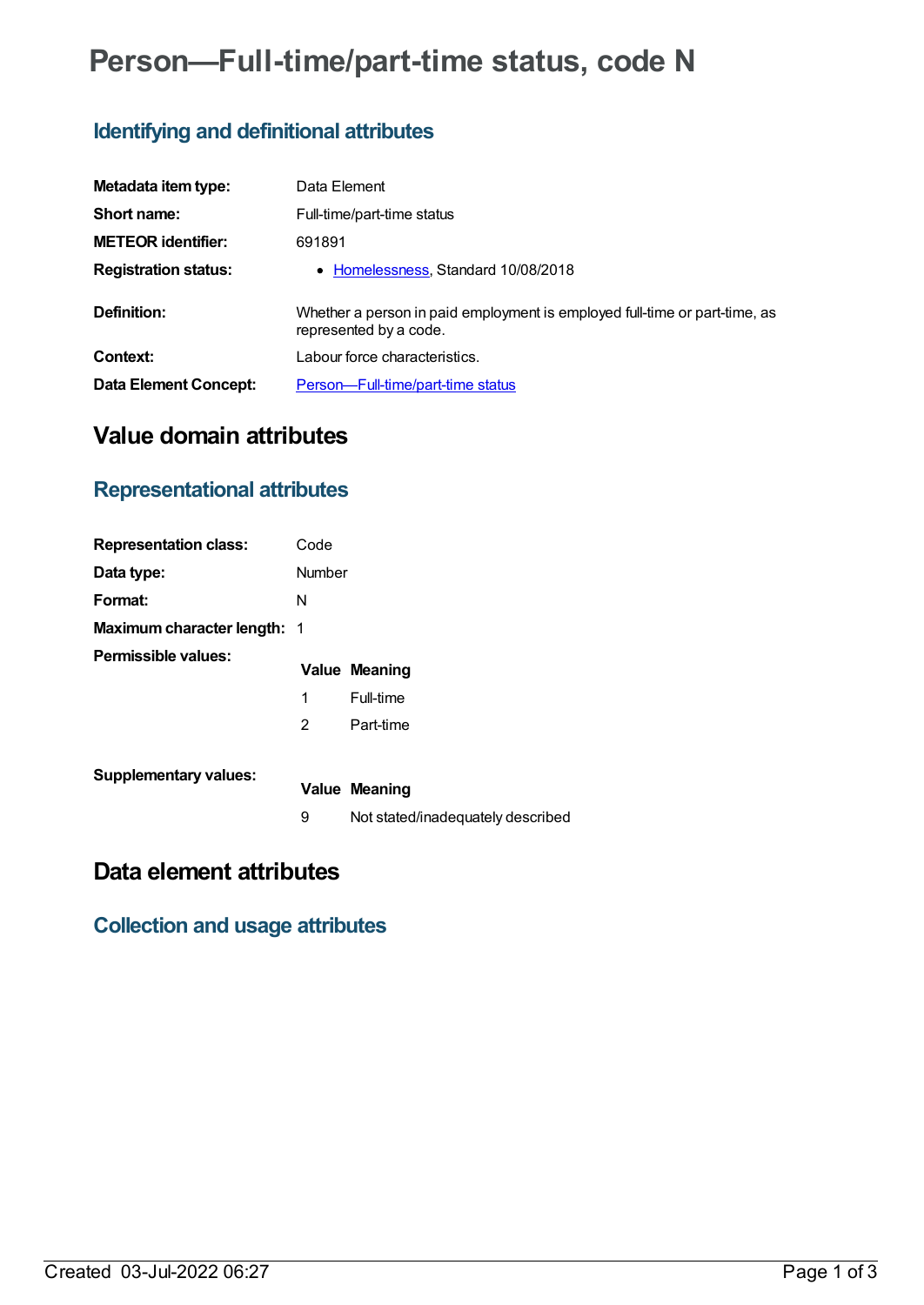| <b>Guide for use:</b>      | Applies only to people whose labour force status is employed. (See metadata item<br>Person-labour force status, code N for a definition of 'employed'). Paid<br>employment includes persons who performed some work for wages or salary, in<br>cash or in kind, and persons temporarily absent from a paid employment job but<br>who retained a formal attachment to that job.               |
|----------------------------|----------------------------------------------------------------------------------------------------------------------------------------------------------------------------------------------------------------------------------------------------------------------------------------------------------------------------------------------------------------------------------------------|
|                            | CODE 1 Full-time                                                                                                                                                                                                                                                                                                                                                                             |
|                            | Employed persons are working full-time if they:                                                                                                                                                                                                                                                                                                                                              |
|                            | (a) usually work 35 hours or more in a week (in all paid jobs) or                                                                                                                                                                                                                                                                                                                            |
|                            | (b) although usually working less than 35 hours a week, actually worked 35 hours or<br>more during the reference period.                                                                                                                                                                                                                                                                     |
|                            | CODE 2 Part-time:                                                                                                                                                                                                                                                                                                                                                                            |
|                            | Employed persons are working part-time if they usually work less than 35 hours a<br>week (in all paid jobs) and either did so during the reference period, or were not at<br>work in the reference period.                                                                                                                                                                                   |
|                            | CODE 9 Not stated/inadequately described                                                                                                                                                                                                                                                                                                                                                     |
|                            | Is not to be used on primary collection forms. It is primarily for use in administrative<br>collections when transferring data from data sets where the item has not been<br>collected.                                                                                                                                                                                                      |
| <b>Collection methods:</b> | Can be collected for an actual week (e.g. a particular reference period), or a usual<br>week (e.g. a person usually works part time though they worked full-time in the last<br>week). Note: if collected for a particular reference period, respondents may report 0<br>hours if on leave for the reference period. For most purposes the hours usually<br>worked will be more appropriate. |
|                            | This metadata item should be based on the number of hours worked by the person<br>(either actual or usual). It should not be based on the self-enumerated question<br>suggested in the Collection methods of metadata item Person-labour force<br>status, code N. Doing so would result in inaccurate information.                                                                           |

### **Source and reference attributes**

**Origin:** ABS (Australian Bureau of Statistics) 2014. Standards for Labour Force Statistics, Australia. ABS cat. no. 1288.0. Canberra: ABS.

### **Relational attributes**

| Related metadata | Supersedes Person (employed)—full-time/part-time status, code N |
|------------------|-----------------------------------------------------------------|
| references:      | • Community Services (retired), Standard 01/03/2005             |

- [Disability](https://meteor.aihw.gov.au/RegistrationAuthority/16), Standard 13/08/2015
- [Homelessness](https://meteor.aihw.gov.au/RegistrationAuthority/14), Superseded 10/08/2018
- Housing [assistance](https://meteor.aihw.gov.au/RegistrationAuthority/11), Standard 23/08/2010